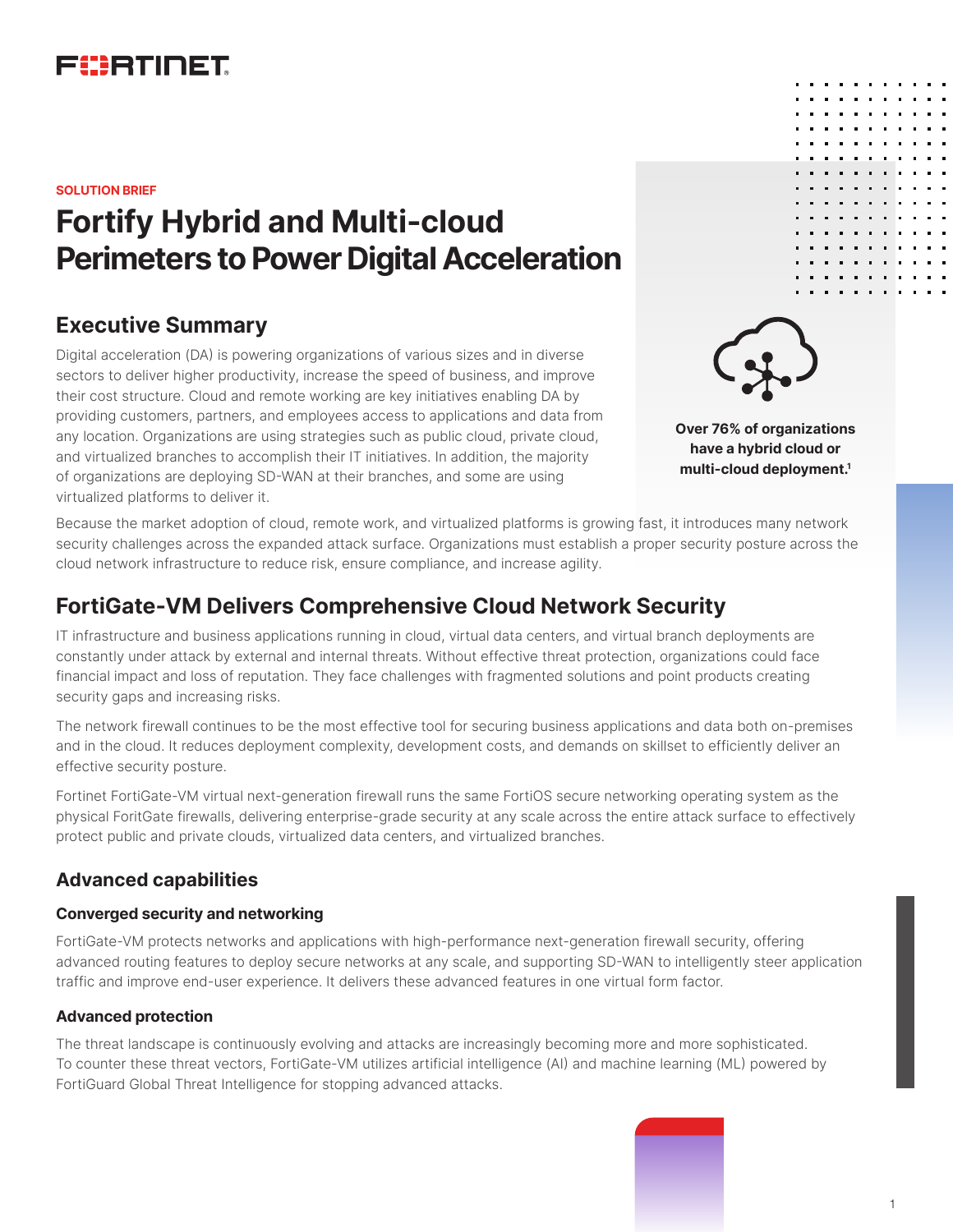#### **Automation**

To enable agility for operations teams, FortiGate-VM supports automation with cloud-specific template tools and cloud-agnostic third-party frameworks. IT teams can deploy network security in minutes, easily scale operations, and integrate into DevOps workflows.

# **Key Use Cases**

#### **Security in virtualized data centers and private clouds**

The majority of the organizations are transforming their traditional data centers into virtualized data centers or private clouds, where they use software-defined networking (SDN), remote worker and virtual desktop infrastructure (VDI). These technologies bring in new security challenges.



Figure 1: East-west protection of workloads.

SDN environments like VMware NSX and Nutanix Flow are not only used for virtual networks but are sometimes used for microsegmentation of the virtual workloads. This approach is marginal; threats can be hidden deep in traffic flows allowed between trust zones, and it can lead to lateral propagation of attacks. FortiGate-VM supports service chain integration with these SDN platforms and to allow agile insertion of advanced security services, such as IPS, AMP, sandboxing, AV, or DNS security, between microsegments to inspect and protect allowed traffic and protect the east-west perimeter.



Figure 2: Secure access and segmentation.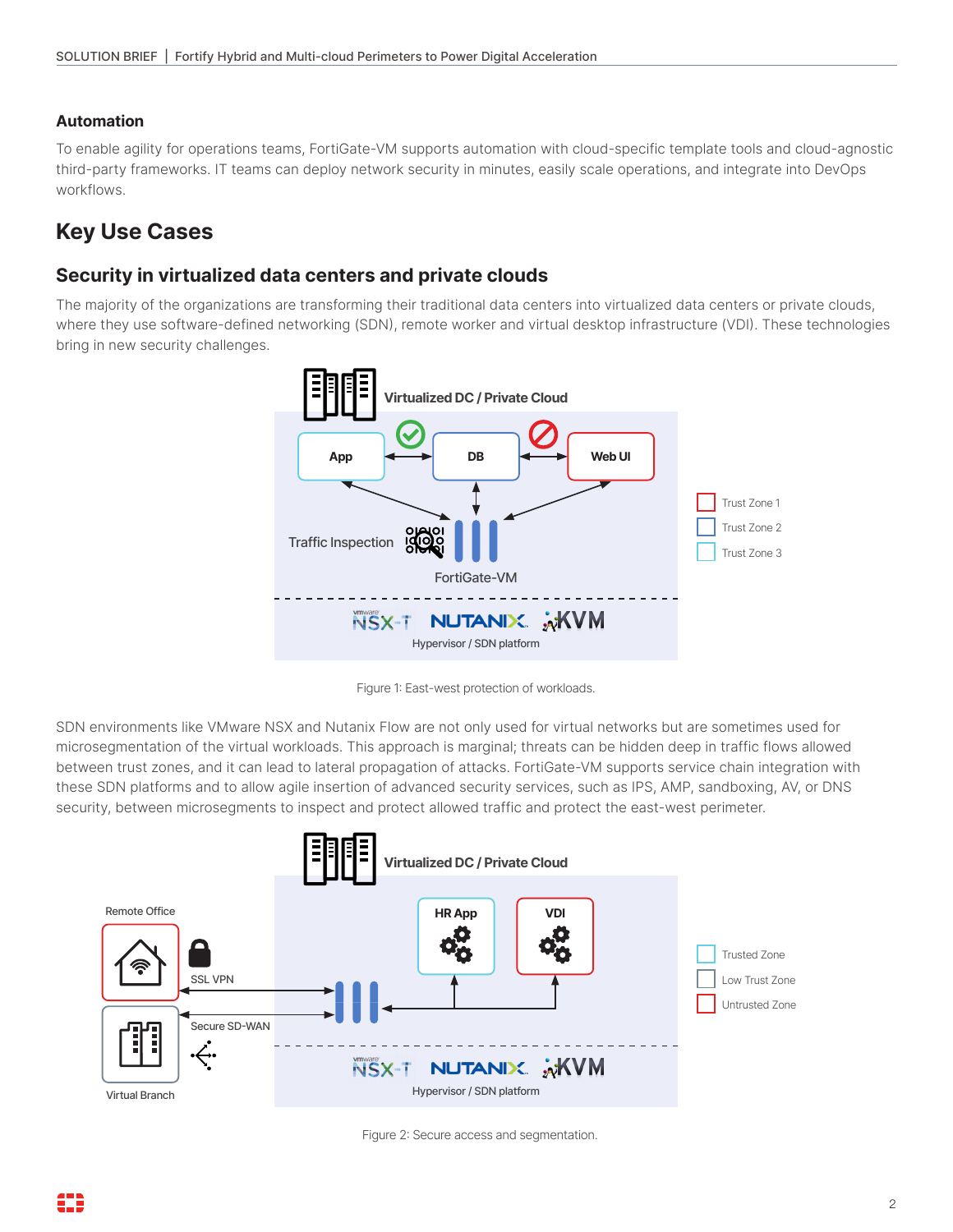Today, organizations seek to provide secure user access to IT applications from any location. With VDI and remote working adoption, network traffic can come from uncontrolled or user-controlled devices into the core of the IT data center, creating opportunities for threat actors to exploit vulnerabilities and attack other sensitive workloads. FortiGate-VM can be used to segment traffic to and from these locations into trust zones to prevent the spreading of threats. Also, the network traffic from these locations may traverse the internet and other unsecured networks. FortiGate-VM supports SSL-VPN to securely connect remote workers and secure SD-WAN connectivity to securely connect virtual branch locations, which improves both security and application performance.

In deployments with many FortiGates, FortiManager can be used to unify virtual and physical firewall policy infrastructure to simplify deployment and operation of network security.



**Over 67% of organizations still run more than 50% of their workloads in onpremises data centers.2**

## **Secure connectivity into the cloud**

Many organizations are lifting specific applications needing global access or elastic scaling and shifting them to the public cloud. They need to, however, provide a secure connectivity path to access these cloud application workloads. Cloud providers offer VPN gateways to get the user traffic into their virtual private clouds (VPC or VNet) but there several limitations to this approach. Typically, organizations use a different on-premises VPN appliance, and the addition of a cloud provider gateway increases management complexity. Moreover, for SSL VPN, the cloud provider offers a totally different service. The cloud IPSec VPN gateway is also limited in bandwidth, which makes it a non-starter for many large enterprises.



Figure 3: Secure connectivity into public cloud.

FortiGate-VM can be used to reduce complexity in connecting to the public cloud by utilizing it both at the virtual branch and in the VPC or VNet. Not only that, but it can also be used for SSL VPN connectivity from remote users, IPSec VPN connectivity from the data center, and SD-WAN connectivity from branch locations. FortiGate-VM comes in various sizes to scale-up IPsec bandwidth and can be used with a cloud provider load balancer to scale-out SSL VPN access capacity. By offering key connectivity options with high performance, FortiGate-VM secures connectivity into the public cloud.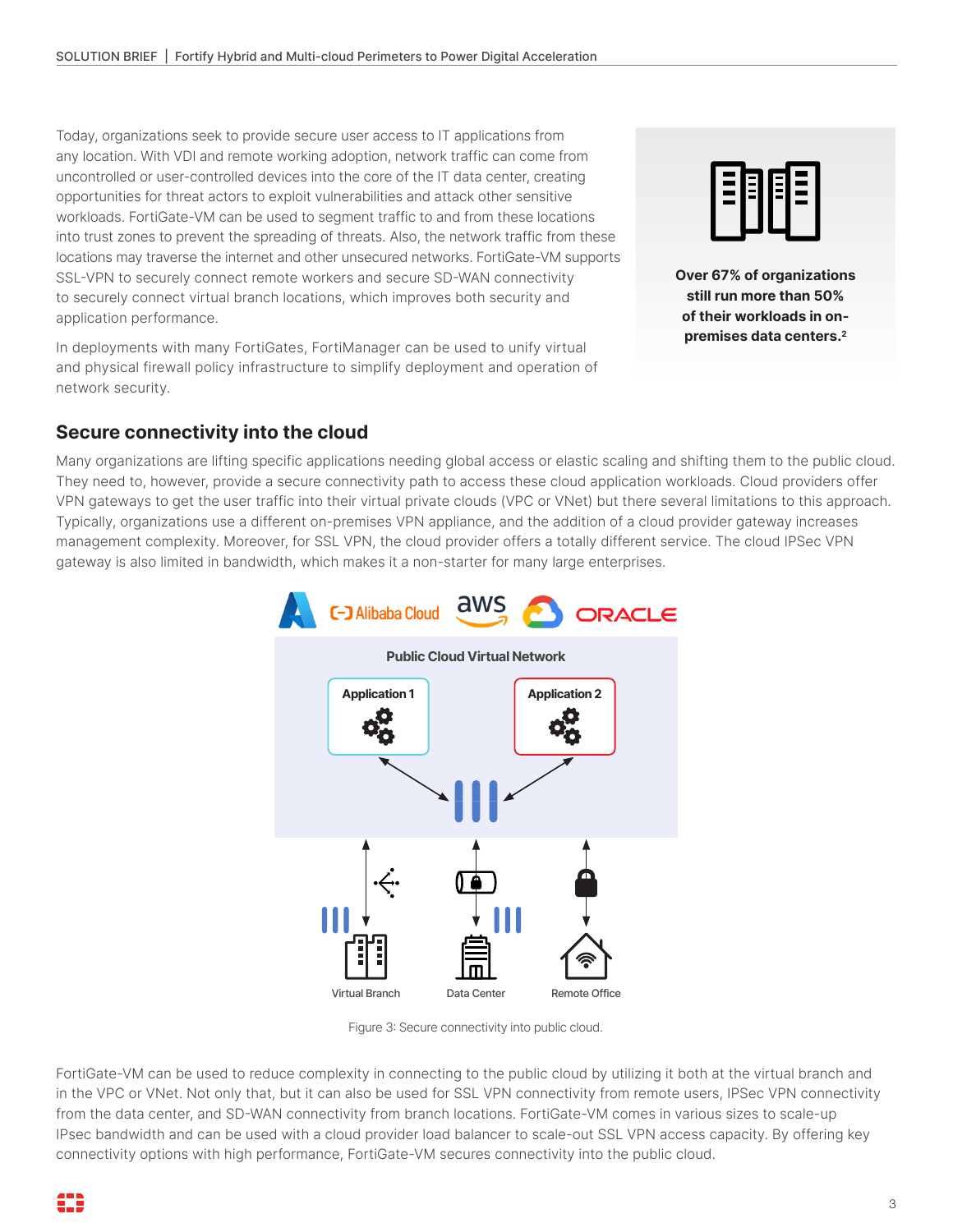## **Security in the public cloud**

In the expansion phase of their cloud transformation organizations spin-up multiple virtual networks (VPCs) with some reaching hundreds of VPCs. They face both network routing and security issues. The higher count of VPCs and cloud workloads also means increased risk and more vulnerabilities and the lack of any access control between workloads and VPCs can result in lateral attacks and data exfiltration.



**Public Cloud**

Figure 4: Secure perimeter in public cloud.

FortiGate-VM can be used for getting deep visibility into application workload traffic to ensure IT and regulatory compliance. In many cases, application workloads access developer tools like GitHub and patching servers to get OS and application updates. FortiGate-VM can employ URL filtering to inspect and control this outbound traffic. These cloud applications are accessed by various user types from many locations, FortiGate-VM supports advanced security capabilities like IPS, sandboxing, anti-malware protection (AMP), and anti-virus (AV) to provide protection against external malicious attacks launched over the internet. Organizations with larger cloud deployments may want to centralize security inspection and routing across VPCs to simplify security operations and apply compliance policies more effectively. With support for BGP routing and advanced threat protection, FortiGate-VMs can be deployed in high-availability mode in a centralized VPC called Security Services Hub to simplify networking and deliver enterprise-grade security in the public cloud.

# **Security across multiple clouds**

The move to multi-cloud comes with technical challenges, specifically routing and security of application traffic to each cloud, within each cloud, and across clouds. Organizations also need to provide high-speed connections from on-premises locations like branches, data centers, and remote workers to deliver the best possible application experience. At the same time, however, organizations need to reduce operational overhead and management complexity by utilizing products and services that remove the need for multiple disjointed cloud-provider consoles. Another important challenge posed by these multi-cloud deployments is fragmentation of network and security policies across cloud deployments and on-premises locations.



**Fortinet ranked no. 2 in Public Cloud Use Case in the 2022 Gartner® Critical Capabilities for Network Firewalls.3**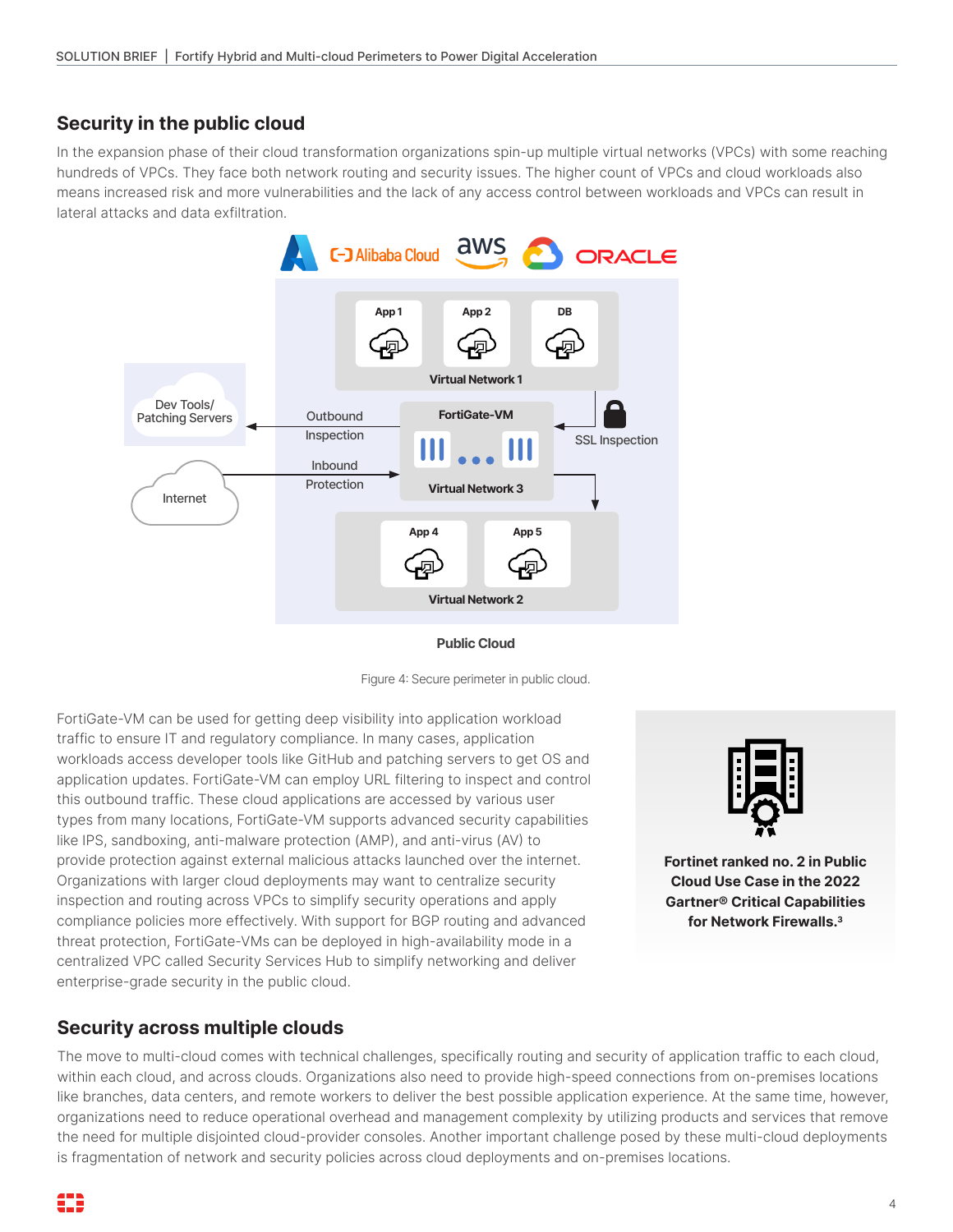

Figure 5: Secure multi-cloud SD-WAN.

FortiGate-VM provides SD-WAN connectivity and continuous visibility into threats across multiple clouds and virtual data centers. Secure multi-cloud SD-WAN capability supported on FortiGate-VM is tightly integrated with cloud-native managednetwork services like Azure Virtual WAN, AWS Cloud WAN, and Google Network Connectivity Center, and this enables IT teams to simplify traffic routing to and from on-premises locations into the respective cloud VPCs and VNets. The SD-WAN overlay network can be used to connect application workloads across clouds with consistent network policies and deliver better application experience. FortiGate-VM can also be deployed as part of a fabric of firewalls on multiple clouds to enforce consistent security policies and establish an effective security posture.

## **Single-pane-of-glass management and analytics**

The proliferation of management consoles for different point products imposes a huge burden on management and operations. Organizations are increasingly seeking a unified management solution that will enable them to establish uniform security policies, maintain consistency between on-premises security and cloud security, and achieve continuous visibility across clouds.



**FORTIMANAGER / FORTIANALYZER Orchestration, Visibility, Central Management**

Figure 6: Single-pane-of-glass management.